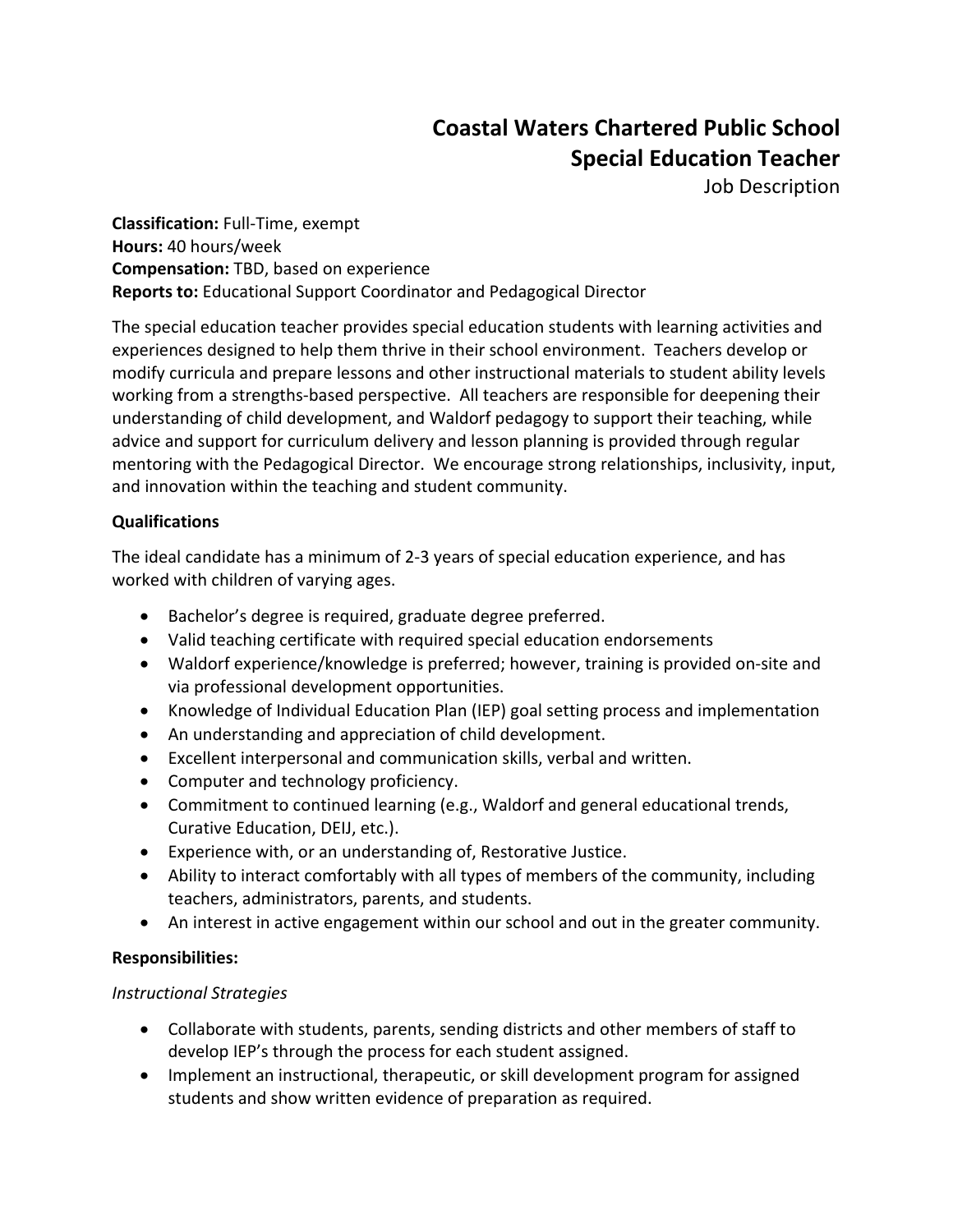- Plan and use appropriate instructional and learning strategies, activities, materials, and equipment that reflect understanding of the learning styles and needs of students assigned.
- Work cooperatively with classroom teachers to modify regular curricula as needed and assist special education students in regular classes with assignments.
- Participate in team meetings on a regular basis.
- Conduct assessment of student learning styles and use results to plan for instructional activities.
- Present subject matter according to guidelines established by IEP.
- Employ a variety of instructional techniques and media to meet the needs and capabilities of each student assigned.
- Plan and supervise assignments for teacher aide(s) and volunteer(s).
- Use appropriate technology in teaching/learning process.

### *Student Growth and Development*

- Conduct ongoing assessments of student achievement through formal and informal testing.
- Provide or supervise personal care, medical care, and feeding of students as stated in IEP.
- Be a positive role model for students; support mission of school.

#### *Classroom Management and Organization*

- Create classroom environment conducive to learning and appropriate for the physical, social, and emotional development of students.
- Consult with classroom teachers regarding management of student behavior according to IEP.
- Consult district and outside resource people regarding education, social, medical, and personal needs of students.
- Take all necessary and reasonable precautions to protect students, equipment, materials, and facilities.
- Assist in selection of books, equipment, and other instructional materials as required.

### *Communication*

- Establish and maintain open communication by conducting conferences with parents, students, adminstration, sending districts, and teachers.
- Maintain a professional relationship with colleagues, students, parents, and community members.
- Use effective communication skills to present information accurately and clearly.

#### *Other*

• Participate in staff development activities to improve job-related skills.